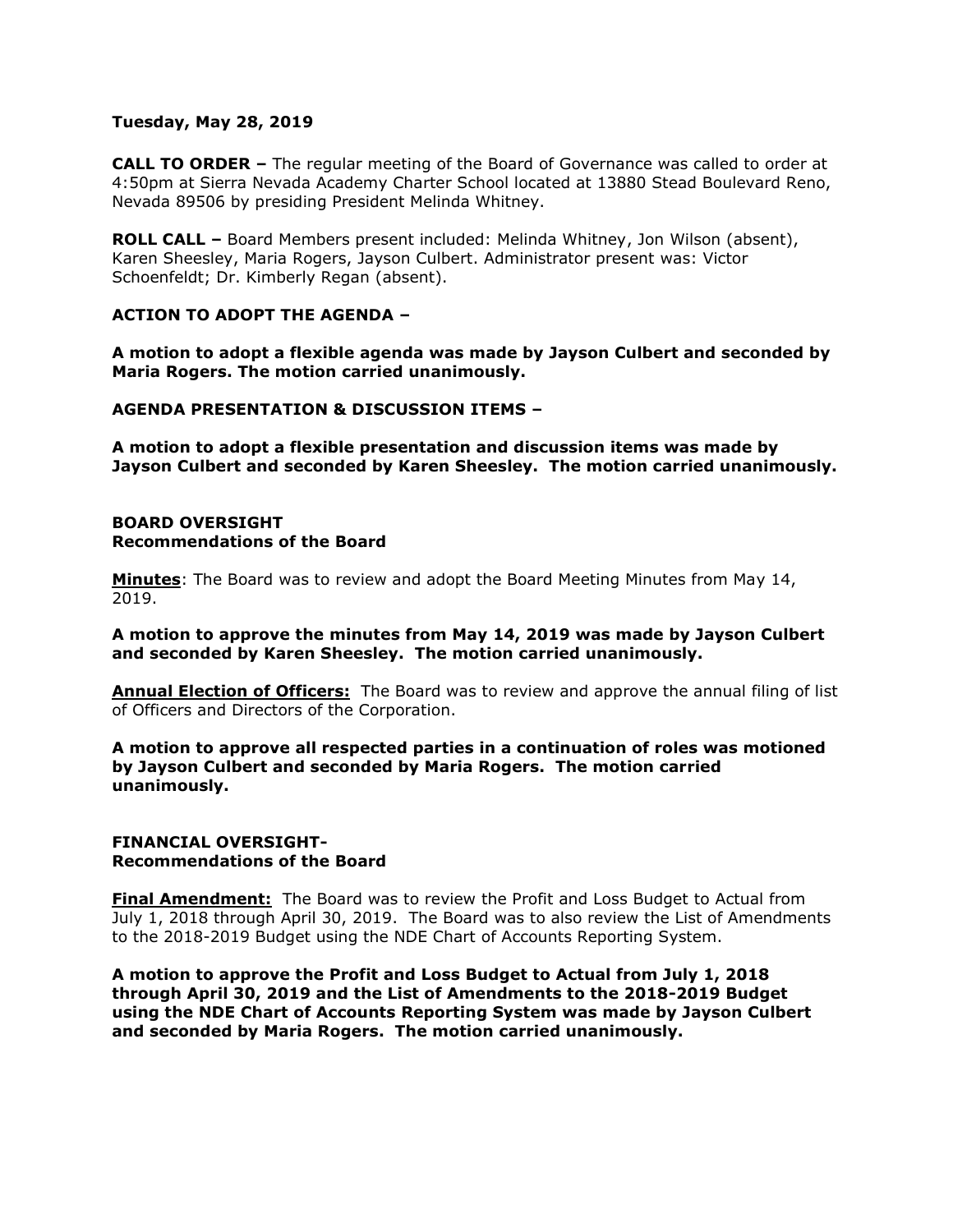# **CONTRACT OVERSIGHT - Recommendations to the Board:**

**Western Alliance Bank (WAB) and Loan Options:** The Board was to review and discuss the status of the loan revision and loan therein with WAB.

**Fox Facilities:** The Board was presented with updates to the Fox site and WAB loan revision.

**WAB and Loan options:** The Board was to review and approve options for the Fox site including the loan revision, new bank loan, bonds, investors, and other related items.

**Red Hook:** The Board was to review and consider choosing Red Hook as the project developer and/or potential investor for the Fox site.

**A motion to table listed above items, including choosing Red Hook as a potential project manager and/or investor, was made by Jayson Culbert and seconded by Maria Rogers. The motion carried unanimously.** 

# **NEW BUSINESS- To consider any new business as necessary.**

No new business was available to be considered.

# **AGENDA DISCUSSION ITEMS**

**Executive Directors Report:** 

**No comments noted**

**Education Director Discussion:** 

**No comments noted** 

**PUBLIC COMMENT**

**No additional comments noted.**

## **BOARD REPORTS/REQUESTS**

**No comments noted.**

**ANNOUNCEMENT OF MEETINGS** The next regularly scheduled meeting is to be determined at a future date.

**ADJOURNMENT: Jayson Culbert motioned for the Board of Governance to adjourn the meeting at 6:20pm. Karen Sheesley seconded the motion, which carried**